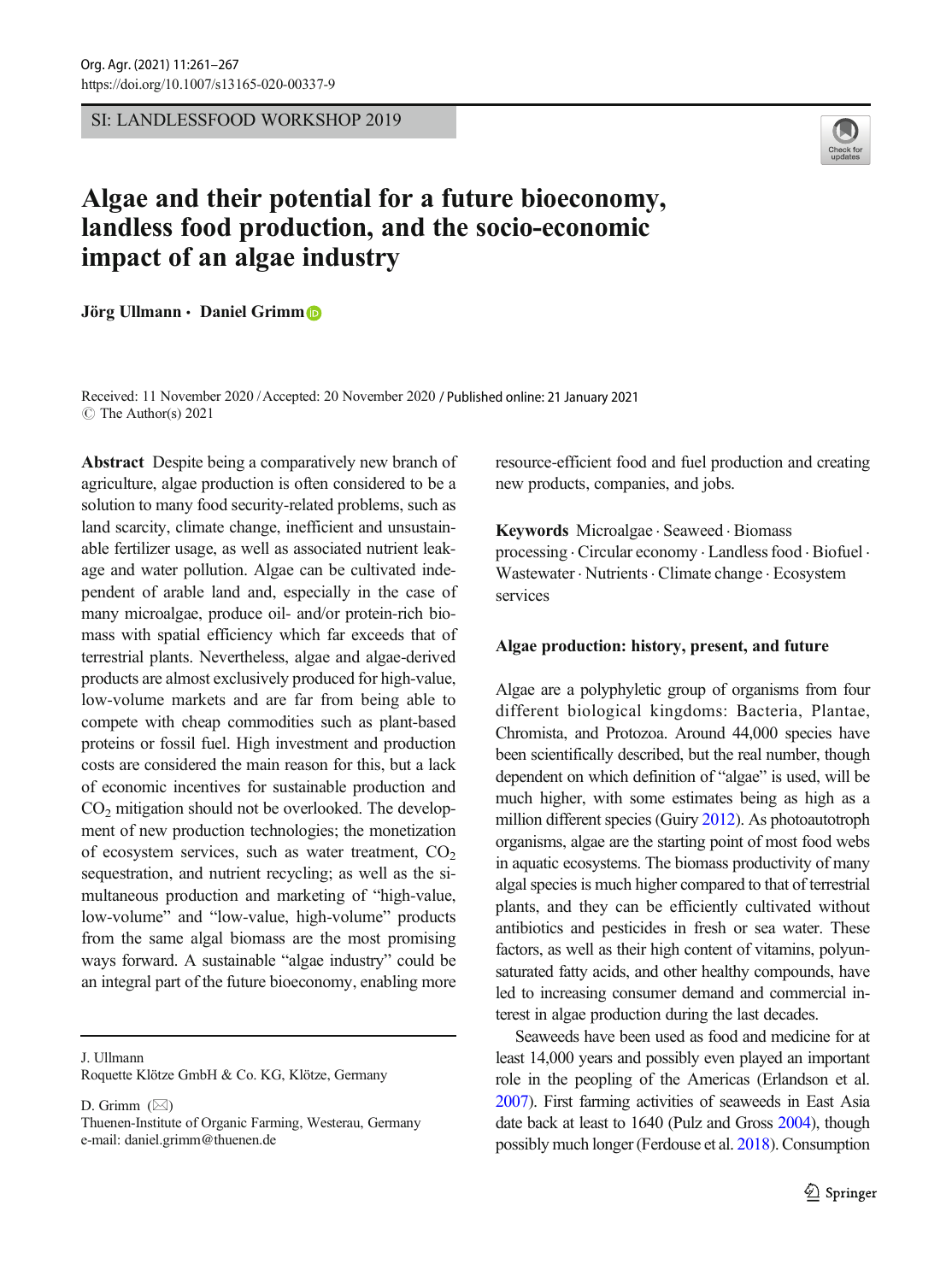of microalgae on the other hand has historically been rare. The only commonly cited examples are the harvesting of naturally occurring Spirulina, a genus of cyanobacteria, by the Aztec people in the valley of Mexico and the Kanembu people around Lake Chad (Ahsan et al. [2008\)](#page-6-0). The largescale cultivation of microalgae and seaweeds is a very new branch of aquaculture, dating back only to the middle of the twentieth century, when the global industrial production of algae was near to "zero" tons. The first commercial cultivation of a microalgae was that of Chlorella vulgaris, which started in Japan, in the 1960s (Mobin and Alam [2017](#page-6-0)). In 2004, one estimate put the global production of microalgae at around 5000 tons (dry weight) and US\$ 1.25 billion per year (Pulz and Gross 2004). The production is likely to have increased a lot since then; however, it is surprisingly hard to find reliable data on this. Seaweed production has also increased rapidly: the FAO estimates that the global production more than doubled, from 14.7 million tons (wet weight) in 2005 to 30.4 million tons in 2015, which accounts for a market of roughly US\$ 6 billion (Ferdouse et al. [2018](#page-6-0); Camia et al. [2018](#page-6-0)). Compared to the global agricultural production of roughly 1.6 trillion tons, this is still an extremely small amount (Buschmann et al. [2017](#page-6-0)).

Of the 220 species of seaweed that are commercially used, most are farmed offshore, in marine environments, while only about 1.1 million tons are harvested in the wild—a number that has been stagnant in recent years (Ferdouse et al. [2018\)](#page-6-0). Most of the produced seaweed is either used as human food (roughly 47%) or for the production of hydrocolloids (over 50%), such as agar, carrageenan, and alginate (Buschmann et al. [2017](#page-6-0)). The productivity of different seaweeds in offshore farms in Japan lies between 1.3 kg/m2 for Laminaria angustata and 8.3 kg/m<sup>2</sup> for Sargassum macrocarpum and is thus comparable to the productivity of land crops (Notoya [2010](#page-6-0)). According to estimates by the World Bank (Bjerregaard et al.  $2016$ ), 5 million  $km<sup>2</sup>$  of seaweed production area—roughly 0.3% of the ocean surface would be enough to produce as much biomass as is produced in all of global agriculture annually.

Even though microalgae are spatially more productive than terrestrial plants and macroalgae—Spirulina, for example, produces about 10 times more biomass per hectare than high-yielding corn hybrids (Dismukes et al. [2008](#page-6-0)) their production is still more expensive, especially due to high initial investment and production costs. For this reason, microalgae production is mainly focused on the provision of "low-volume, high-value" products, such as β-carotene, astaxanthin, docosahexaenoic acid, docosahexaenoic acid, phycobilin pigments, and algal extracts for use in cosmetics, instead of "high-volume, low-value" products, such as biofuel, food, or feed (Borowitzka [2013\)](#page-6-0). The same goes for seaweeds, which some also view as ideal crops for biofuel production, due to high carbohydrate contents of roughly 50%. With fossil oil prices being as low as they are, there is at the moment little chance of competitiveness. One way of overcoming this problem in the case of microalgae production is either the development of a scalable phototrophic production technology or the development of a convincing biorefinery concept for the multiple use of the algal biomass. Light limitation and technological limits are the most challenging tasks. The other approach is focused on the monetarization of ecosystem services that algae can provide: the cleaning of water, the mitigation of climate change, etc. This approach, though promising, requires significant changes in the legislative set-up of the economic system and is thus highly controversial. In the following passage, we want to delve deeper into these problems and outline a way forward.

# The ideal microalgae production system?

An ideal production system for algae cultivation is not focused only on the provision of one product. Instead, it takes advantage of the ecosystem services that algae can provide and extracts several products from the same biomass. This has economic as well as environmental advantages. Today three different production methods are established: open pond systems, photobioreactors, and fermenters. Each technology has its advantages and disadvantages. A decision on which one to choose should be highly dependent on the final product and/or application, the microalgae species, and the production costs. Next to the availability of water (especially for the cultivation of freshwater species) and high solar radiation, labor and energy costs are important factors to bear in mind, since these are major drivers of production costs. It could be argued that an "ideal" production system would favor marine species over freshwater species, since sea water is an unlimited resource, and phototrophic over heterotroph production, since this would bind rather than emit  $CO<sub>2</sub>$ . However, this would be an oversimplification. Freshwater algae can, for example, be used for wastewater processing or in areas where freshwater is abundant.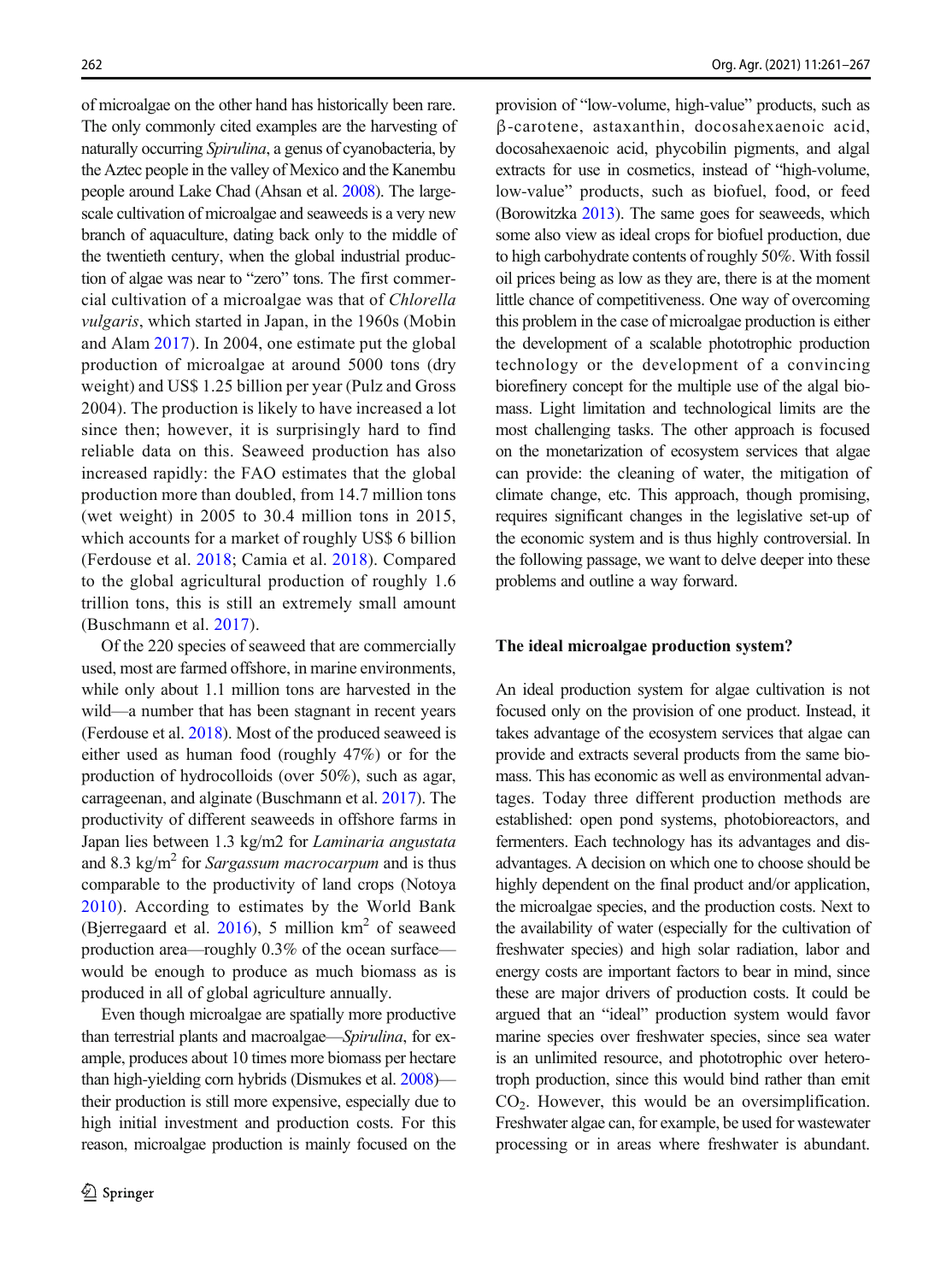Fermentation on the other hand is easily scalable, relatively cheap, and interesting for "refining" organic carbon compounds such as dextrose or acidic acid into biomass which is rich in compounds such as Omega 3 or antioxidants. Also, the  $CO<sub>2</sub>$  from fermentation could be used to boost productivity in photobioreactors.

In an ideal production system, the provision of  $CO<sub>2</sub>$ as fertilization for photobioreactors should not be a cost factor. Richardson et al.  $(2010)$  estimate a price for  $CO<sub>2</sub>$ of \$0.0035–0.313/kg of biomass produced. If money was made rather than spent by using  $CO<sub>2</sub>$  as fertilizer in algae production, for example, if a  $CO<sub>2</sub>$  tax was introduced, this would have a significant impact. However, political and social support for improving the economic conditions for algae production through such means is still lacking (Nhat et al. [2018\)](#page-6-0).

When it comes to photobioreactors, open pond systems are generally less expensive to build and operate. Therefore, for large-scale biomass production at low product cost, closed photobioreactors are usually considered unsuitable (Lundquist et al. [2010](#page-6-0)). However, closed bioreactors or fermenters are ideal for cultivation of high-quality starter cultures, which are used to inoculate open pond bioreactors. Also, when it comes to high-value products, closed photobioreactors are oftentimes ideal, because they produce more reliably and are less affected by pests than open pond systems. Closed photobioreactors also require more energy for gas exchange, to avoid oxidative stress (Kuenz et al. [2020](#page-6-0)). However, they can also be more efficiently used for the sequestration of  $CO<sub>2</sub>$  from flue gases than open systems.

To help reduce the costs of high-volume, low-value products, derived from algae, a simultaneous production of high-value products from the same biomass seems to be the most promising way forward.

Pigments, such as chlorophyll, carotenoids, or phycobiliproteins, as well as biologically active compounds used for pharmacological applications, can be extracted from algae as byproducts of oil or protein extraction. This could help to offset the high costs of cultivation and harvesting and thus make microalgae-derived biofuel (Bai et al. [2011\)](#page-6-0) or proteins more competitive. However, this extraction method uses chemicals such as methanol and hexane, which could increase the environmental impact.

It is also possible to extract oil from microalgae via hydrothermal liquefaction (HDL). This process, in which algal biomass is heated at around 200–350 °C and under pressure of 15–20 MPa, has the advantage that it can be used on wet biomass, which safes energy (Fernandez et al. [2018](#page-6-0)). The byproducts of HDL are organic compounds, some of which are poisonous if released as wastewater. However, it has been shown that anaerobic digestion of these compounds enables efficient methane and thus energy production, which could further reduce the costs of this process—which is especially cost and energy efficient compared to alternatives (Nhat et al. [2018\)](#page-6-0).

## Algae and their potential in a future/circular bioeconomy

Since algae production needs not only water and carbon dioxide, but also a range of macronutrients, like nitrogen and phosphorous, it could be the ideal production system to produce biomass from certain waste streams. Considerable amounts of these nutrients are used in agriculture and end up in the sea and lakes, which often results in harmful algal blooms (Michalak et al. [2013\)](#page-6-0). Seaweed farming in deltas, river mouths, or bay areas could not only profit from this resource but also help to reduce the environmental impact of nutrient run-off derived from agricultural activities.

Another question of increasing importance is how to recycle urban waste streams. It is estimated that 68% of the human world population will be living in cities by the year 2050 (United Nations 2018). A potential solution for nutrient recycling under such circumstances could be the urban/vertical farming of algae, potentially indoors, e.g., under greenhouses on rooftops, using closed or semiclosed reactor systems. There are already a few realized concepts, such as the "Algenhaus" in Hamburg, Germany (Aßmus et al. [2018](#page-6-0)), and a lot of theoretical concepts on how to integrate algae farms into modern architecture.

Especially in urban settings, the bioremediation of waste waters is of increasing importance, and it is thus one of the applications of microalgae which have sparked most interest. By using phototrophic algae in the bioremediation process, the energy costs and greenhouse gas emissions of wastewater treatment could be reduced, since biomass would be created, which could be processed to biogas or fuel, and because the oxygen produced by algae could potentially be used to make other processing steps, such as aerobic fermentation, more effective. Vice versa, the  $CO<sub>2</sub>$ , which is produced in the burning of biogas, could be fed into bioreactors, to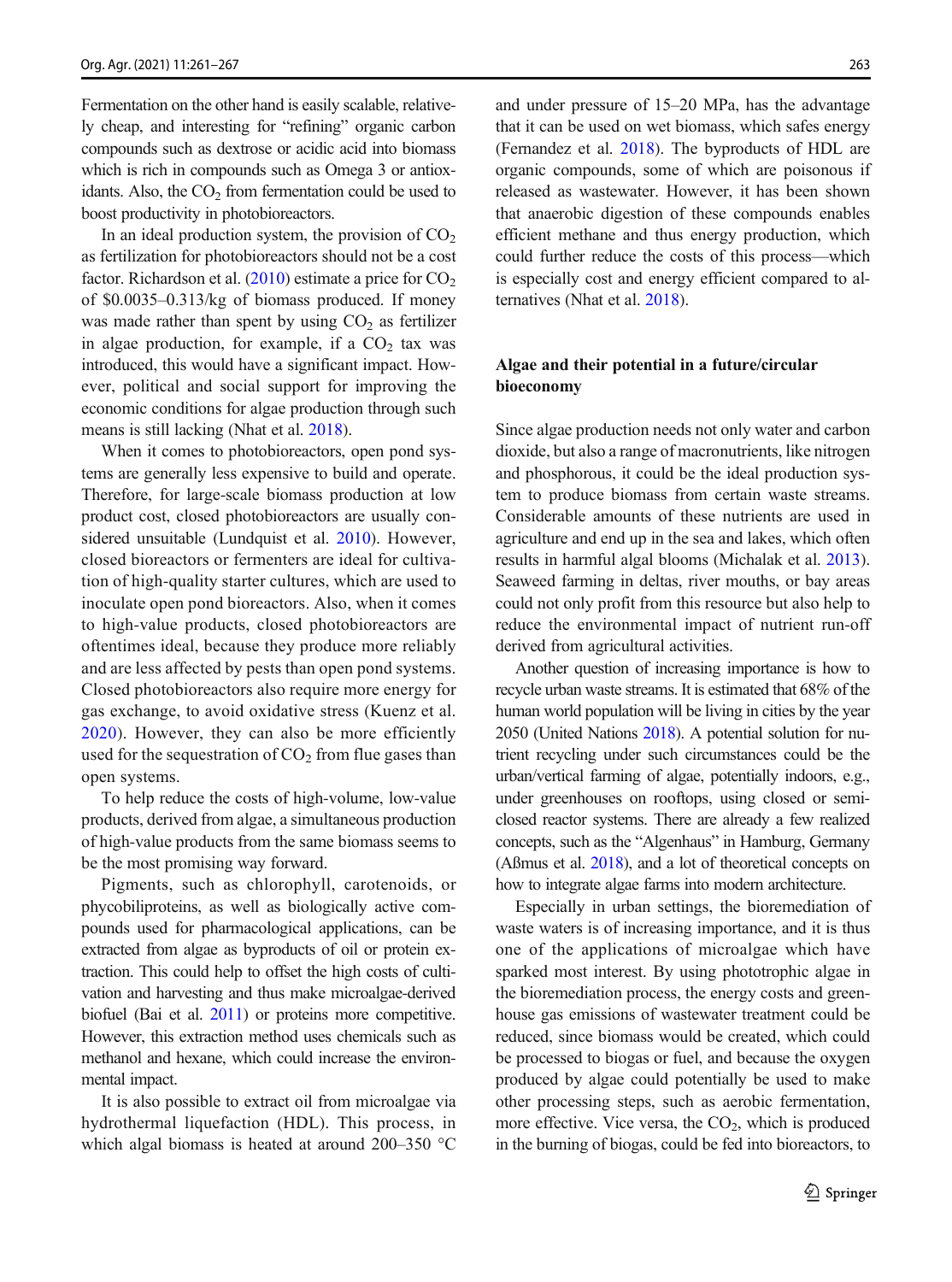increase algal growth. In addition to producing drinking water and binding nonrenewable nutrients, such as phosphate, and renewable nutrients, such as nitrogen, algae as part of wastewater treatments would thus reduce the environmental impact of this process. A likely downside compared to "conventional" wastewater treatment would be the need for more space. Lundquist et al. [\(2010\)](#page-6-0) calculate that around 100 ha of open pond bioreactors would suffice to treat the wastewater of 165,000 to 235,000 people. The area for such a wastewater treatment plant/algae farm should not infringe on agricultural land or the living space of urban populations. Figure 1 shows different scenarios (on-shore, off-shore, urban settings, and aquaponics) in which algae cultivation can be practiced, which we discuss in the paragraphs below, and highlights products, as well as ecosystem services, which can be provided in these ways.

#### Land-based algae farms

Land-based microalgae cultivation should ideally take place on non-arable land. A lot of examples of open pond systems or photobioreactors in arid regions are

available, like the Arava desert (Israel), the Atacama Desert, or the coastal desert of Morocco (SuSeWi [2020\)](#page-6-0). Coastal deserts are excellent locations for the cultivation of marine microalgae, since no freshwater is used, while the sea water that is being used is virtually unlimited. Cultivation of freshwater algae should take place either in urban areas, ideally as part of wastewater treatment, or in humid climate zones, where freshwater is not a limited resource. In such areas, open pond "microfarms" could help to fight malnutrition locally and make farmers independent of increasing prices for arable land and fertilizers (Rahmann et al. [2020](#page-6-0)).

The options that take up the least space are fermenter systems, which could be used to refine lower value products, like organic C-compounds into high-value products (PUFA, pigments).

#### Sea-based algae farms

Classical seaweed farms are installed on the coastlines, as sole seaweed farms or as integrated multitrophic farms realizing fish/invertebrate farms in combination with seaweed production at the same place and time.



Fig. 1 Potential of algae for a circular bioeconomy, landless food production, and urban farming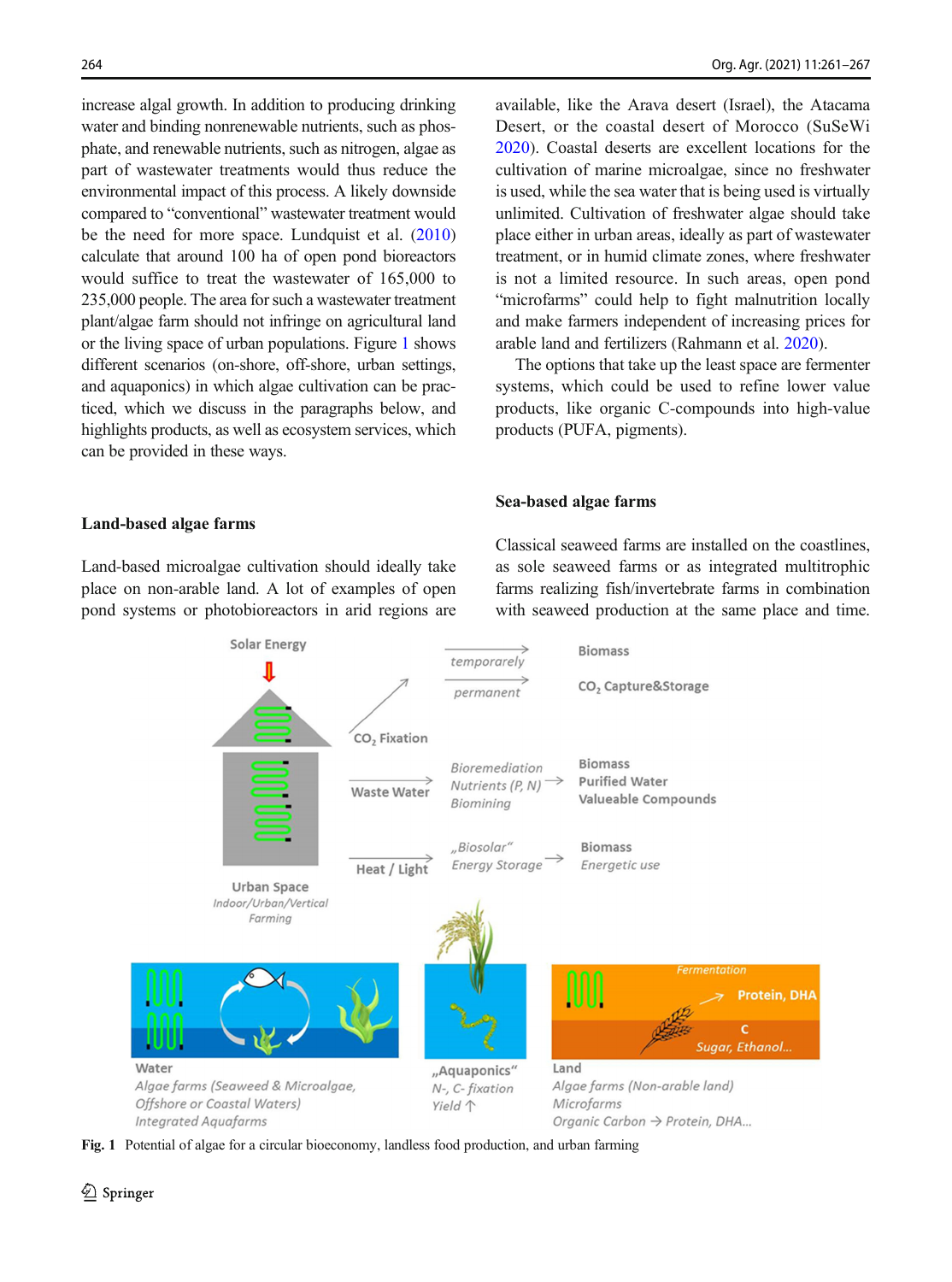This could also help capturing fertilizer run-off from intensive agricultural areas and thus prevent damage to coastal aquatic ecosystems. Another option, offshore farms of seaweed, seems to be too expensive to realize and run, though this might change in the future.

Offshore microalgae farms are part of research projects but still in a very preliminary phase. The idea is to have floating, closed bioreactors, on water surfaces. The OMEGA research program by the NASA, for example, looks into floating, more or less tubular membrane enclosures (Wiley 2013). Advantages of floating microalgae farms, apart from the lack of need for land, are that naturally occurring could provide mixing and the seawater could provide cooling of the photobioreactors.

# Special Aquaponic systems based on blue-green algae

Nitrogen-fixing Cyanobacteria (blue-green algae) have been used for a long time as inoculum for rice fields to increase yields (Mishra and Pabbi [2004](#page-6-0)). Similar Cyanobacteria are the natural symbionts of some legumes and known for their N-fixing potential. These cyanobacteria could fixate nitrogen as macronutrient from the air and recover phosphorous from wastewater simultaneously, which would be an interesting application and an enhancement of the traditional use of these species.

# Establishment of an algae industry and its socio-economic impact

The algae industry is no older than 70 years and currently mainly produces extracts for processed foods and other industries, such as cosmetics and medicine. High growth rates in these sectors, as well as new innovations, such as sustainable packaging from seaweed, to replace oil-based plastics, are reason for optimism about the future of algae cultivation. But apart from pure biomass production, there is a huge potential for developing a sustainable algae industry along the whole value chain, supported by a strong applied research and the valorization of strain collections and genetic resources, as well as patents, new applications, technologies, and product developments. This could be an important step towards developing a bioeconomy, while creating new education possibilities, innovations, services, and jobs. The following five points should be the strategic focus points for developing such an algal bioeconomy and promoting growth in the sector:

1. Basic and applied research center(s)

Focused mainly on applicative research, product development, technological development, process development, publications, and commercialization of patents

2. Commercial (local) strain collections

Knowledge collection and commercialization of local strains and biological/genetical resources. Also, a means of biological monitoring of environmental changes or natural conservation

3. Education (schools and universities)

New study subjects, e.g., "Algae Biotechnology"

4. Support of startup companies

Creation of a strong network to develop promising go-to the market strategies

5. Financing

Development of tools to finance projects ("algae fund") and research

Asian producers of microalgae and seaweed are currently the main drivers of growth. The number of algaeproducing companies in Europe has grown, but their impact is still low. Algae biomass production in the EU (0.23 Mt, fresh weight) contributed less than 1 % to the global production of 30.4 Mt in 2015 (Camia et al. [2018\)](#page-6-0). However, current EU political priorities favor a transition towards a sustainable economy and therefore also the development of an algae sector, e.g., the EU Bioeconomy Strategy (European Commission [2018\)](#page-6-0), the EU Blue Growth Strategy (EC, 2012), and the European Green Deal. The EU also funds development aid projects related to algae cultivation, for example, a  $\epsilon$ 8 million project to help Kanembu communities in Chad adapt to the impacts of climate change and develop renewable energies, providing technology for more effective cultivation and drying of Spirulina (European Union [2020](#page-6-0)). The work is done mainly by women. Increase of production volumes and quality could generate more jobs and income for them.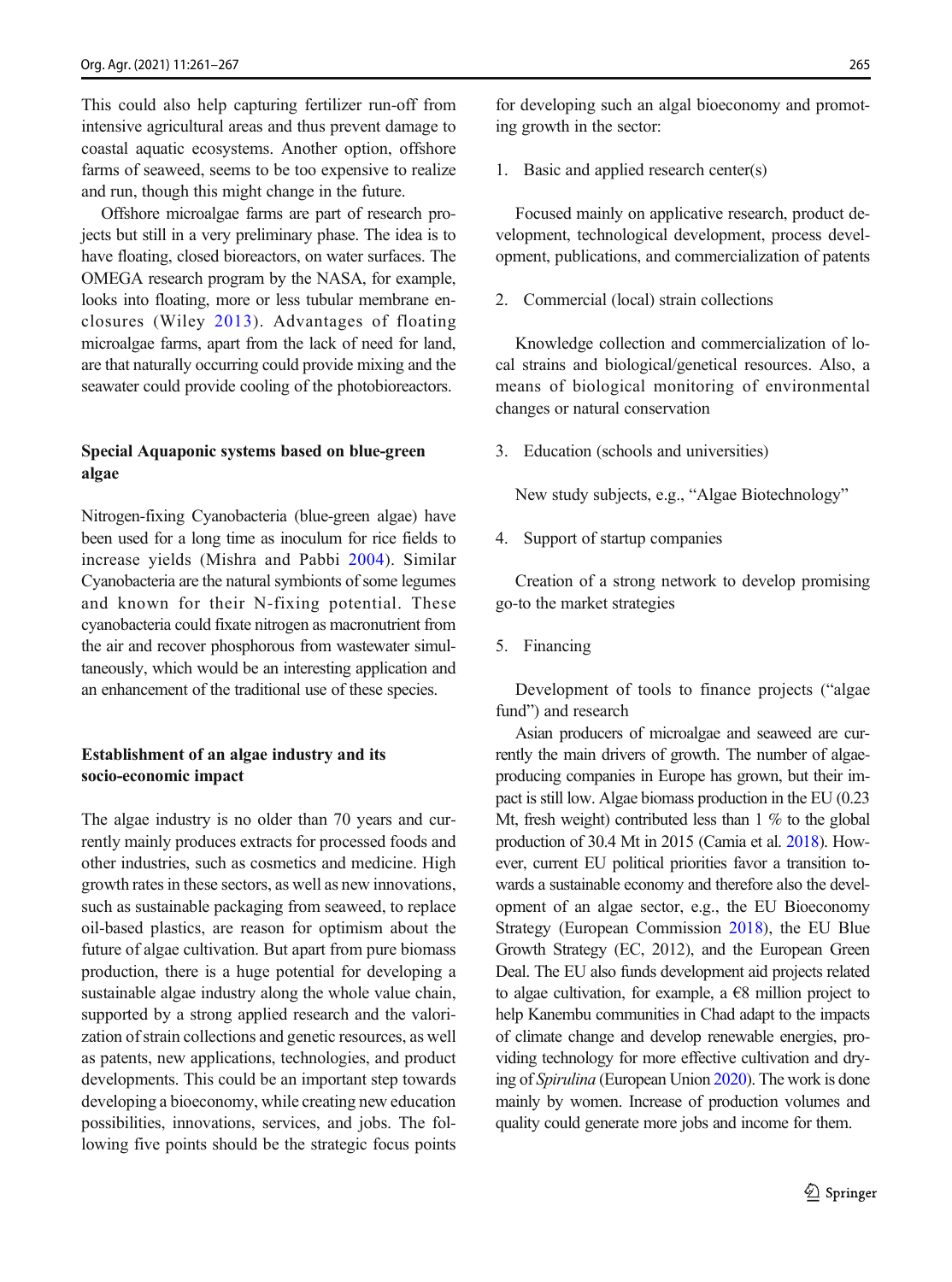

Fig. 2 Flow model of a circular food system, as proposed by the LandLessFood project (Rahmann et al. [2020](#page-6-0)), with algae production and related elements highlighted

There are many examples of the socio-economic benefit of algae industries in developing countries. The harvesting of Eucheuma seaweed in Zanzibar accounts for 7.6% of the islands GDP, and in total, Tanzania's seaweed industry employs 30,000 people (The Fish Site [2020\)](#page-6-0).

Recently in Bali, seaweed farming has received a renewed boom, after having been dialed down, roughly a decade ago. Due to the Corona crisis, the tourist industry has collapsed, and seaweed farming was rediscovered, generating an income of up to 400 USD a month for workers. This is just over half of what people had before pandemic but shows that diversification could help to overcome such crisis (Channel News Asia [2020\)](#page-6-0).

#### Conclusion

The cultivation of algae can make an important contribution to the food security of future generations, especially in regions of the world where, due to population growth, the available cropland is likely to be insufficient. This is especially true for Africa, where only 458 to 629  $m<sup>2</sup>$  of cropland will be available per person in 2100 (Rahmann and Grimm [2020\)](#page-6-0). If integrated into the agricultural system

in a circular manner, as depicted in Fig. 2, algae cultivation could decrease nutrient losses and greenhouse gas emissions, as well as provide green energy. For this to become a reality, algae production has to become cheaper, in order to compete with cheap, high-quantity products, such as oil. New technology and upscaling of algae production, as is already happening today, can make an important difference. For algae producers, the valorization of strain collections and genetic resources, as well as patents, new applications, technologies, and product developments, is an important way forward. On a grander scale, however, it is important that governments support research programs on cultivation and processing of algae and introduce legislation which incentivizes sustainable production, while discouraging pollution, for example, through the introduction of a carbon tax or similar measures related to pollution by over-fertilization. Only if externalities which are caused, for example, by the burning of fossil fuels, excessive fertilizer use, or deforestation for food production are reflected in the price of products can sustainable technologies such as algae production become competitive in a relatively short time period.

Acknowledgements Open Access funding enabled and organized by Projekt DEAL.